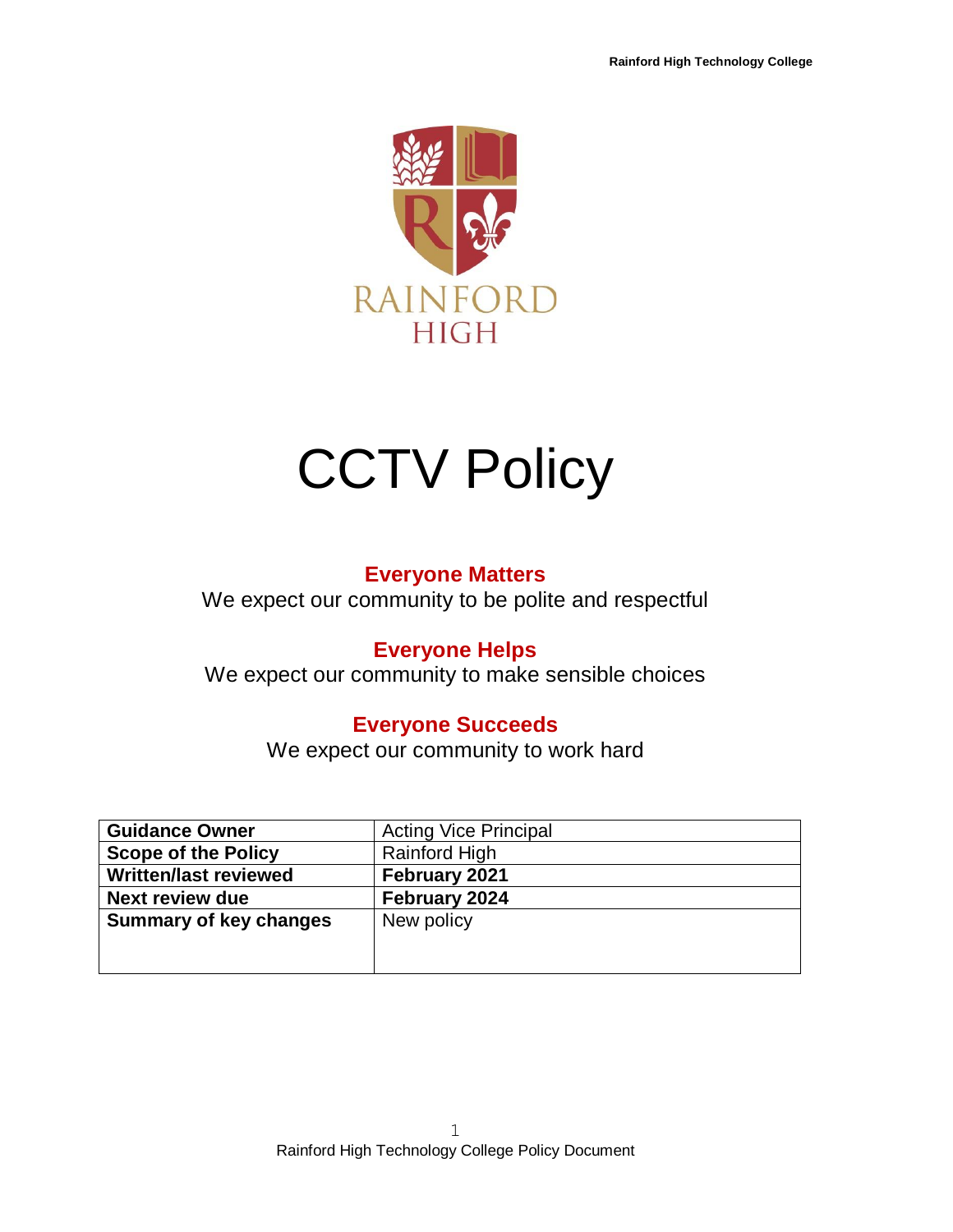#### **Introduction**

The use of closed-circuit television (CCTV) in schools and colleges has increased in recent years. While the use of such surveillance is a positive measure to help prevent and reduce fear of crime such as vandalism and enhance site security, CCTV cameras can also cause negative perceptions if this is not fully explained and the rules regarding the use of the data captured are not clear, fair and understood.

Rainford High Technology College (hereafter referred to as the school) has a CCTV system installed as part of its new building. This policy outlines how the CCTV system will be used and managed.

#### **CCTV System Policy Statement**

The Board of Trustees of the school is committed to securing the safety and well-being of pupils, staff and visitors to the school premises.

The overriding objective of using CCTV is to enhance a safe environment for pupils, staff and visitors. Additional benefits include protecting the school buildings and assets, prevention of crime and to assist in managing the school. .

The purpose of this Policy is to regulate the management, operation and use of the CCTV system at the school and set out clearly the basis on which the data will be used and shared.

#### **1 Background**

- 3.1 This Policy follows the requirements of the General Data Protection Regulation (GDPR) and Data Protection Act 2018.
- 3.2 The Policy will be subject to regular review by the Trustees Finance, Admin and Personnel Committee.
- 3.3 The CCTV system is part of the Private Finance Initiative ("PFI") build and is owned by Interserve, which has ultimate responsibility for its maintenance and use.
- 3.4 The CCTV System is registered with the Information Commissioner under the terms of the GDPR and Data Protection Act 2018 and complies with the requirements of the Information Commissioner's Code of Practice. The registration is maintained by Interserve.
- 3.5 The system comprises a number of fixed and PTZ cameras located around the school site. (PTZ is the security industry term for cameras able to Pan, Tilt and Zoom).
- 3.6 Access to the CCTV recorders and data is restricted. Any additional access will be considered by the Principal strictly on a needs basis.

#### 2 **Statement of Intent**

- 3.7 The school will treat the system and all information, documents and recordings obtained and used as data which are protected by the legislation.
- 3.8 The system will be used to monitor activities within the school building, grounds and other public areas.
- 3.9 The system will be used for the purpose of ensuring the safety and well-being of pupils, staff and visitors to the school.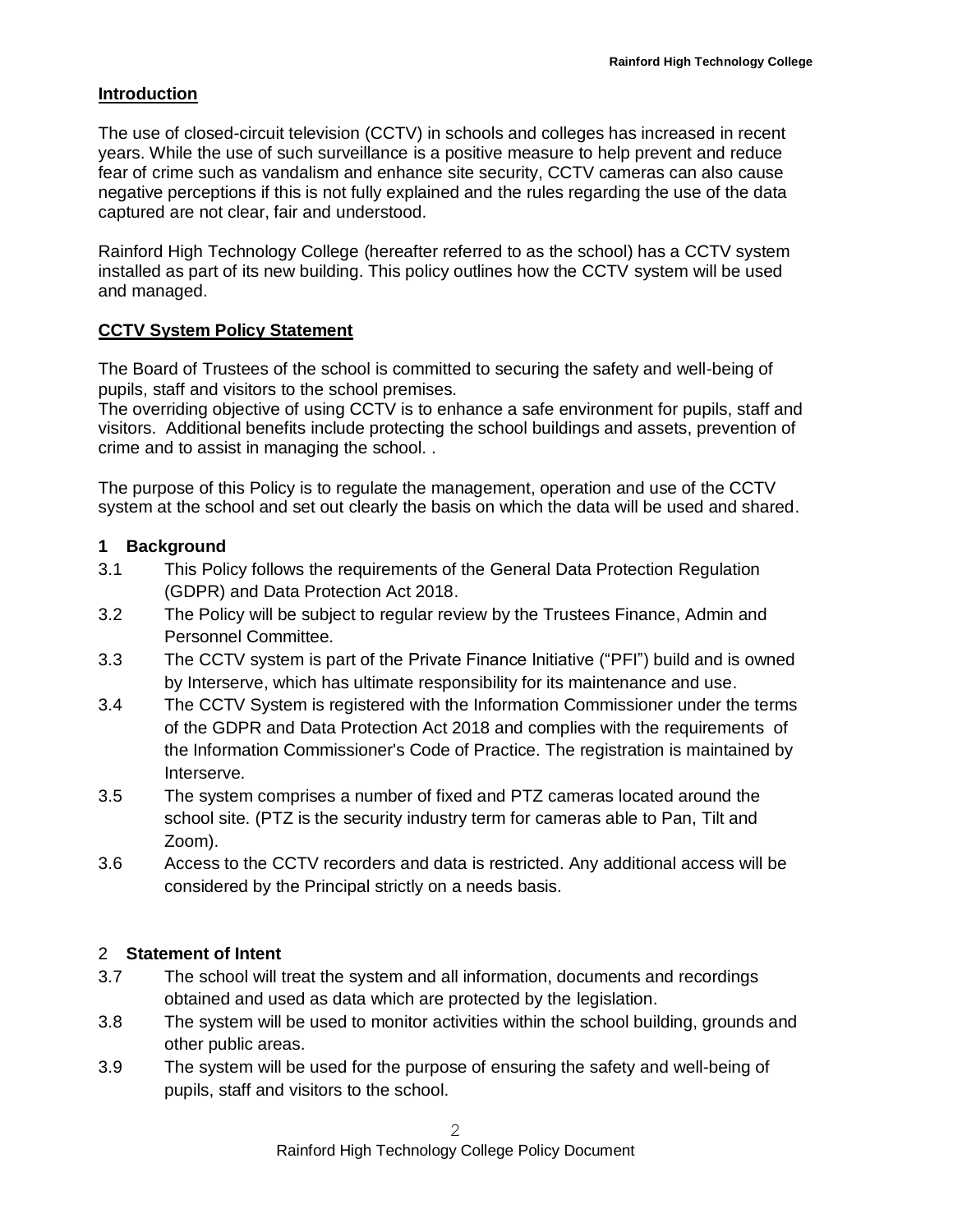- 3.10 The system will also be used to identify criminal or unlawful activity.
- 3.11 Materials or knowledge secured as a result of CCTV will not be used for any commercial purpose.
- 3.12 Data will not be released to the media or any other person for purposes of entertainment.
- 3.13 Appropriate Warning signs, as required by the Information Commissioner's Code of Practice, will be displayed around the site.

#### **4 Operation of the System**

- 4.1 The system will be overseen and managed by the Principal or the Business Manager, as his designated delegate, in accordance with the principles and objectives expressed in this policy.
- 4.2 The day-to-day management will be the responsibility of the Data & Systems Manager during the school day, and the Interserve Facilities Management ("FM") team out of hours and at weekends.
- 4.3 The CCTV system will only be accessible to key holders authorised by the Principal, including the Data & Systems Manager, nominated members of Senior Leadership Team and nominated Interserve FM staff. All staff operating or having access to CCTV will be trained in their responsibilities of data protection issues.
- 4.4 The CCTV system will be operated 24 hours each day, every day of the year. The system will be checked in accordance with the PFI maintenance schedules.
- 4.5 Recorded information will be examined following specific incidents. Requests for viewing these incidents are to be made to the Data & Systems Manager or, in his absence, the Business Manager and can only be made by interested parties at the school having a legitimate reason for so doing. No copies will be made at this point.
- 4.6 Data Storage will conform to the requirements of the Act and the schools retention of records schedule.
- 4.7 Recorded images are temporarily stored securely onto the system server. To allow for electronic storage, images are overwritten automatically and are permanently deleted. The period for storage is dependent upon various factors such as the frames per second recording, amount of cameras on each recorder and the memory capacity of the storage device. Images will not be retained for any longer than is considered necessary.
- 4.8 The Police will be given access to the system and its recordings upon request, by pre-arranged appointment. This is in accordance with Schedule 2 Part 1 of the Data Protection Act 2018 and GDPR Article 6 (1) (d).
- 4.9 If a specific incident may give rise to criminal investigations, litigation or other legal proceedings, then a copy of the data relating to this specific incident can be requested in writing by an interested party. Such request should state the full names and addresses of the persons seeking access to the data and particulars of any organisation with which the data will be shared and explain the purpose for which it will be used. Subject to any overriding legal requirement to provide the data, approval of the request will be at the discretion of the Principal (or his delegate) and will be given in writing. If such approval is not given the reasons shall be given to the person requesting the data in writing. The data provided should only be accessed by